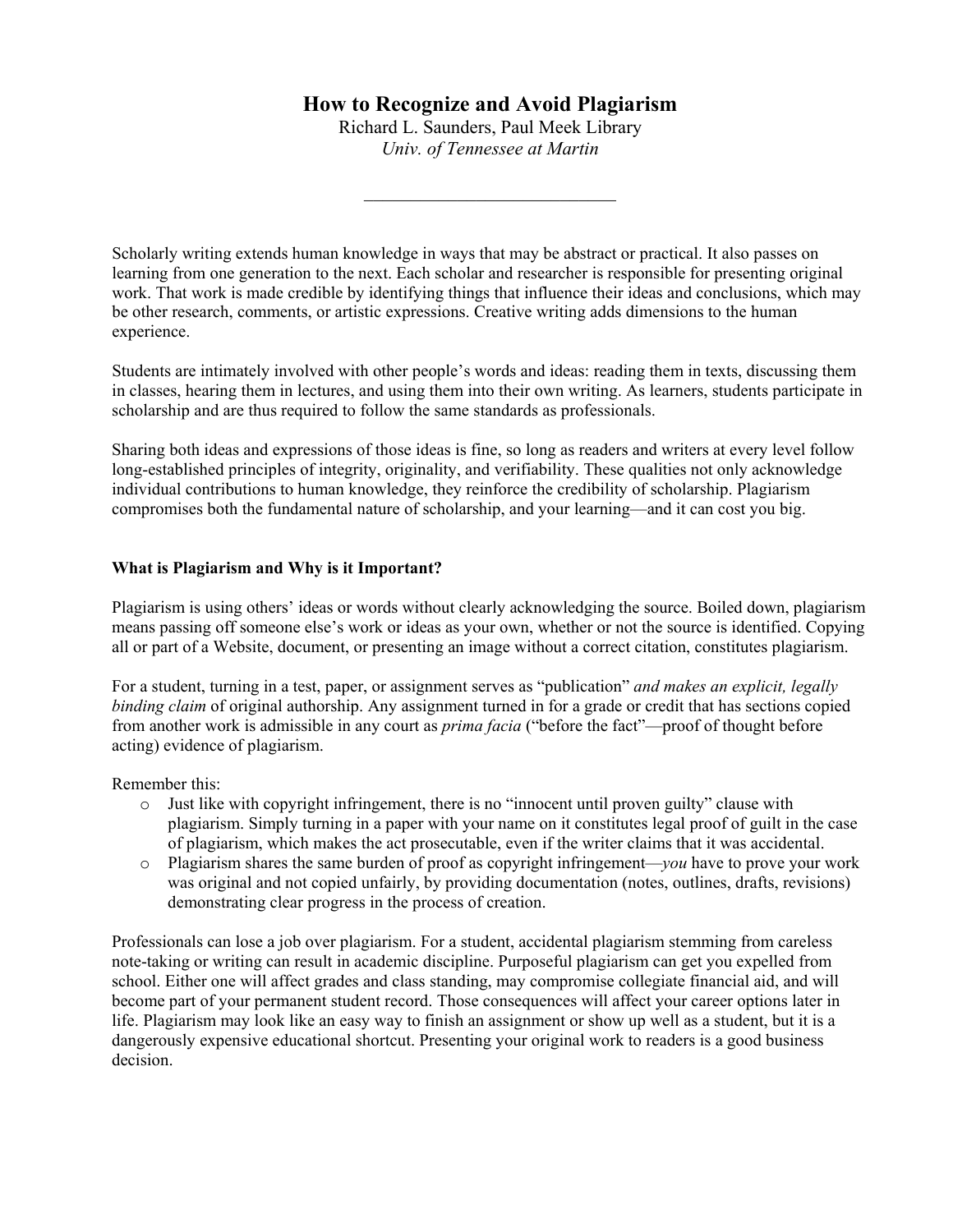### **How Writers Avoid Plagiarizing**

Avoiding plagiarism is strictly a writer's responsibility, but once you have presented your work to readers, you cannot influence them further about what you have written. Only readers or reviewers decide whether or not a writer has plagiarized another writer. Be careful to leave nothing in any stage of your writing that would raise a question about your work.

To avoid accidental plagiarism in your writing, you must do two things: 1) present your own ideas and expressions (especially when writing about someone else's work); 2) identify the origin whenever you use ideas or words not your own, including things like:

- another person's idea, opinion, or theory
- facts, statistics, graphs, drawings—any pieces of information—that are not common knowledge
- quotations of another person's actual spoken or written words
- paraphrase of another person's spoken or written words

Being smart about how you do research and take notes will help a lot. This tutorial walks you through a series of examples and activities to help you recognize what plagiarism looks like and what strategies you can use to avoid it. Words in **bold** are terms defined at the end of the document.

Select one of the following links [in the Web version] or scroll down to the appropriate topic.

Quotation [page] 2 Paraphrasing 3 Citation/Documentation 6 Plagiarism and Electronic Media 6 Working with Drafts 6 Copyright and Permissions 7 Habitual PQPCM 8 Definitions 8

### **Quotation**

**Quotation** is nothing more than including someone else's words in your work, usually by copying them exactly. Wait—isn't that plagiarizing? Well, no. Quoting is a perfectly acceptable practice in scholarship if your use of a quote employs ALL of the following three conditions:

*It is short* There are no standards for how much text may be quoted, but it is always good practice to quote as little as possible, unless you are including specific textual examples for criticism. Properly quoted material is presented as either an in-text quote, or as a block quote; and lengthy quotes might require **permission**. Consult the style manual your discipline uses to see how block quotes are set and cited.

*It is exact* Wording in a quote must be exactly as it appears in the source—exactly. The words should not be pulled out of context or "misquoted" by the user. The text you use is indicated as exact or precise quoted—by putting quotation marks around the section taken directly from the source— " ".

*It is cited* The precise source of a quotation is given in the standard documentation style used by the discipline. Ask about style manuals at the campus writing center or library reference desk.

Learning how to use quoted material is an important skill strengthening good writing.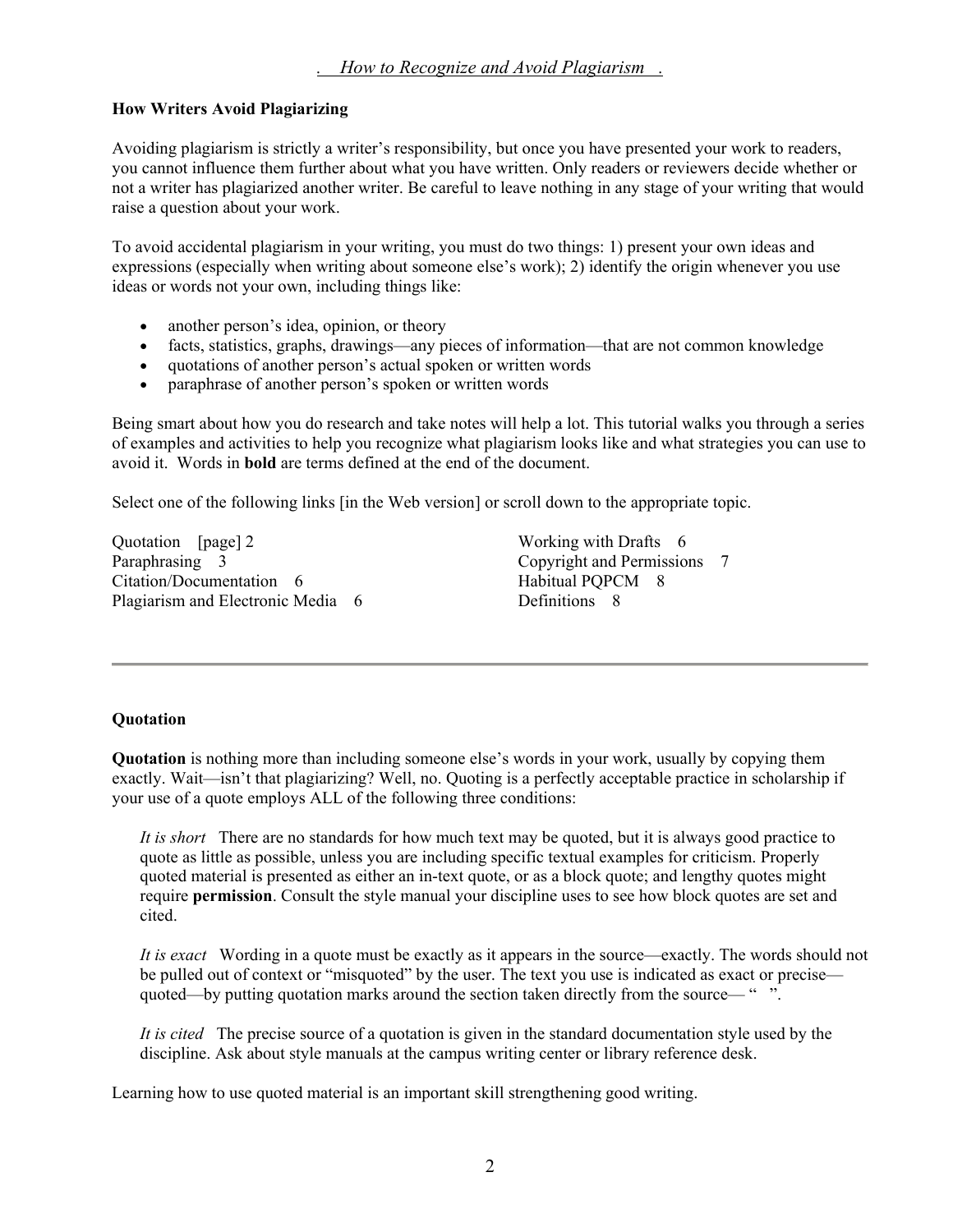Some things are **common knowledge** and do not need to be either quoted or cited. Facts that can be found in a variety of places and are likely known by a lot of people are considered common knowledge.

*Example A*: George W. Bush was elected President of the United States in 2006.

This fact is generally known information and you would not need to document it in a paper. Facts that are not generally known are documented in a **citation**. The citation not only provides a way to prove a writer has done their homework, they are evidence readers use to help them determine whether the fact (and writer) is credible.

Always document a comment, opinion, or interpretation made ABOUT facts.

- *Example B:* Despite serving two terms as president, George W. Bush was popularly elected only once, in 2006.
- *Example C*: According the American Family Leave Coalition's book, *Family Issues and Congress*, President Bush's relationship with Congress has hindered family leave legislation (6).

The first statement, though stated as fact, would be considered opinion or interpretation and should be documented. In the second, the idea that "Bush's relationship with Congress has hindered family leave legislation" is not a fact but an *interpretation*. You would cite the source of that interpretation, as is shown in the example.

A writer may shorten, explain, and sometimes correct quoted material. Any change to a text made by a later writer must be evident to a reader. This can be done in different ways:

Deleted text within a quoted sentence is indicated with an ellipsis.

*Example D*: The research concluded the reaction provided "clear evidence that . . . the fundamental chemistry of the process was being interrupted," although at what point the interruption occurs remains to be demonstrated (Tinker/Walsh, 3776).

Quotes taken from different part of the same paragraph or page would be quoted separately but cited together.

*Example E*: Ellis observed that "the decay of the family has long been a favorite theme of social alarmists" but that in a sense they are "completely justified" (Ellis, 21).

Quotes from widely separated parts of a work, or from more than one work are typically quoted AND documented independently.

- *Example F*: The essay ist says on one hand that geologic time "is itself only fractional when compared to universe's scale of creation and destruction" but in saying so contradicts himself, having stated earlier that it "is essentially the same scale that bounds the stars and planets" (Smith, 86, 13).
- *Example G:* Citing the report, one city official suggested that "youth are less likely to be involved in violence" because of the program, but another whose more stringent bill was voted down dismisses the report as "hasty conclusions based on inadequate study" (*Gazette-Times,* 2012 Apr 7; *Herald-Tribune,* 2012 Apr 10).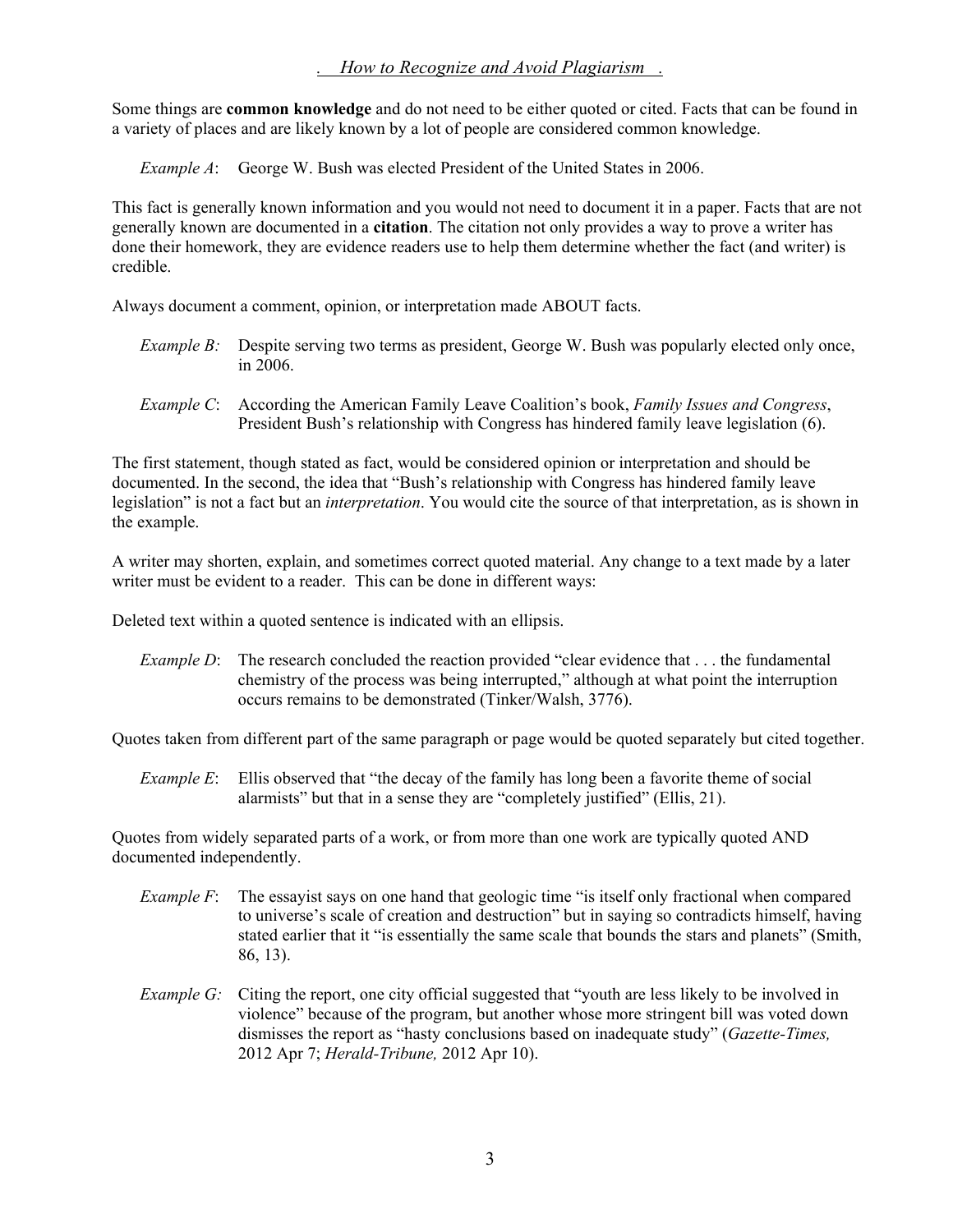You may insert your comments into a quote by setting off your addition with opening and closing brackets— [ ]. Bracketed text may qualify or explain a point, identify a referent, replace or explain an abbreviation, and sometimes clarify usage or add necessary punctuation for the reader.

| Example H:         | The CEO finally decided "not to file a challenge to the court's acceptance of <i>amicus</i> briefs<br>[comments on legal points filed by parties not involved in the lawsuit]" to counter an<br>assertion that DetCo feared its case was built on inappropriate precedents. |
|--------------------|-----------------------------------------------------------------------------------------------------------------------------------------------------------------------------------------------------------------------------------------------------------------------------|
| Example I:         | In the Saturday-evening address his biographer "would not attempt to explain how the<br>reclusive novelist would allow them [the anonymous <i>Times</i> reviewer] to go unchallenged."                                                                                      |
| Example $J$ :      | The practitioner was certain that "the case has been properly diagnosed by DSM-IV-TR<br>[Diagnostic and Statistical Manual of Mental Disorders, fourth edition, revised] standards"<br>and that "clinical professionals had followed established standards."                |
| <i>Example K</i> : | In a touching letter to a close friend after the skirmish, the commanding captain admitted<br>being "sikken[ed] by the loss[,] and [he] made a chanct to see his soljurs as thay lay on the<br>feeld of battel."                                                            |

Each example above would have a note documenting the source of the quote.

#### **Paraphrasing**

A **paraphrase** presents someone else's ideas, but puts them in your own words. This is probably the skill you will use most often when weaving research sources into your writing as a student. Although you use your own words to paraphrase, you will still acknowledge the source of the information.

Here's is a piece of ORIGINAL text from pages 16–17 of *The Impending Crisis* by David M. Potter (1976):

*Example L:* The American victory over Mexico and the acquisition of the Southwest had sealed the triumph of national expansion, but it had also triggered the release of forces of sectional dissention. Much of the national harmony had rested upon the existence of a kind of balance between the northern and southern parts of the United States. The decision to fight the war had disturbed this balance, and the acquisition of a new empire which each section desired to dominate endangered the balance further.

Here is an UNACCEPTABLE paraphrase that would be considered plagiarism:

*Example M:* Acquiring the Southwest in the war with Mexico had sealed the conquest of national expansion, but it had also prompted forces of sectional dissent. A lot of the national harmony had rested upon the existence of a balance between the southern and northern parts of the country. The presidential decision to fight the conflict had upset this balance, and the acquisition of a new territory which each section desired to dominate threatened the balance even more.

What makes paraphrase in example *M* plagiarism? The passage is considered plagiarism for two reasons:

- the writer has only changed around a few words and phrases, or changed the order of the original's sentences.
- the writer has failed to cite a source for any of the ideas or facts.

If you do both OR EITHER of these things, you are plagiarizing.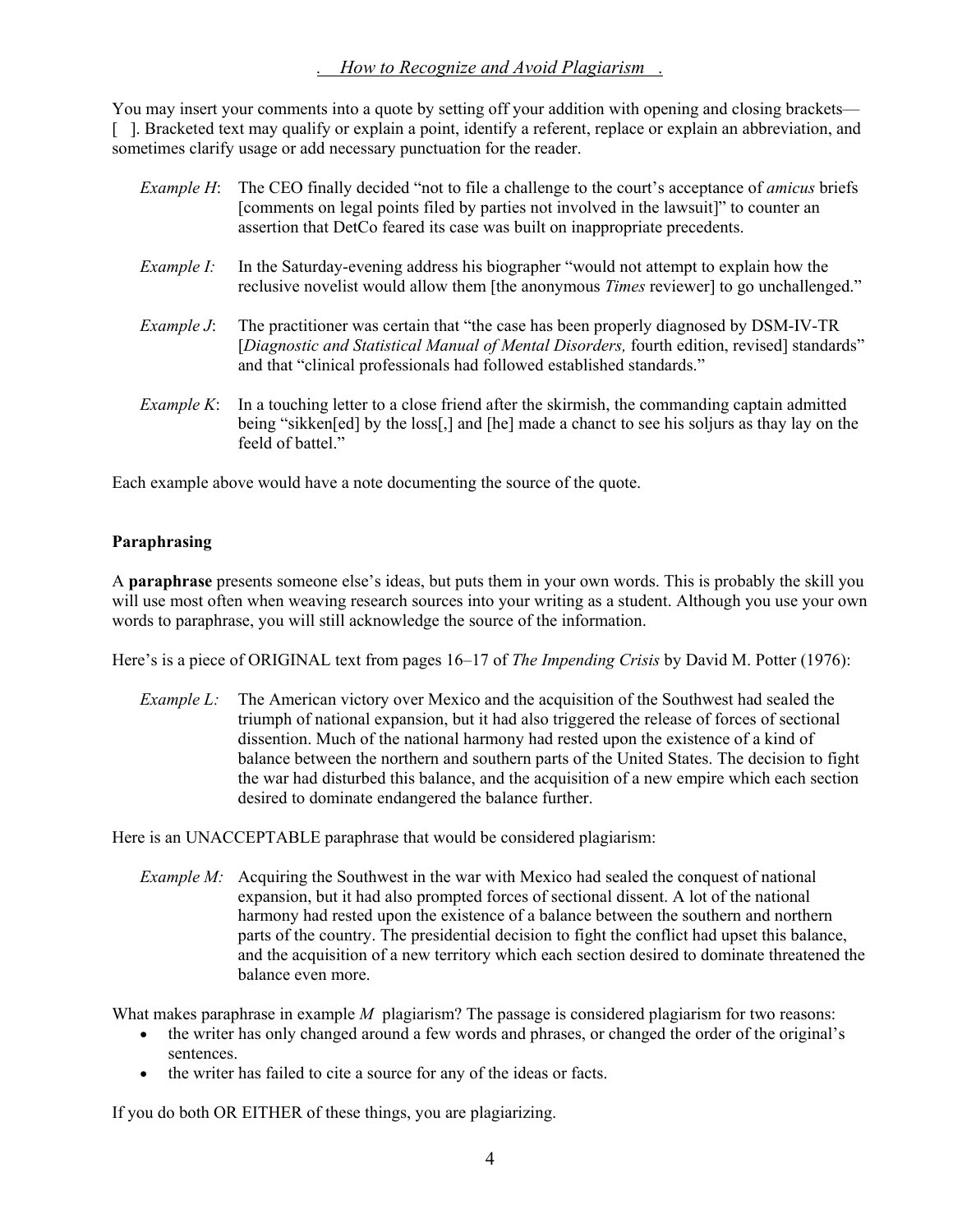**NOTE:** The revision (example *M*) is also problematic because some word choices change the sense of the sentence in places (for example, "conquest of national expansion" in the second sentence misses the original's emphasis on the treaty as a historical high point of national expansionism).

Here is an ACCEPTABLE paraphrase:

*Example N:* The treaty transferring the Southwest from Mexico to the US presented a new problem for American politics. Prior to the Mexican Cession, Congressional representation of northern and southern states had been reasonably balanced. Each section saw the new territory as a place for their interest to expand, and their interest required political organization and legislative representation favorable to their established interests. Thus, the war's successful conclusion itself unbalanced the nation (Potter, 16–17).

Why is this passage acceptable? This is acceptable paraphrasing because the writer:

- uses their own words to accurately relay the ideas from the original text
- lets the reader know the source of the information.

Here's an example of quotation and paraphrase used together, which is also ACCEPTABLE:

*Example O:* The treaty transferring the Southwest from Mexico "sealed the triumph of national expansion, but it had also triggered the release of forces of sectional dissention." Prior to the Mexican Cession northern and southern sectional representation had been reasonably balanced in Congress. Each section saw the new territory as a place for their economic patterns to expand. Their interest required adequate political organization and legislative representation. Thus, the "acquisition of a new empire which each section desired to dominate endangered the balance further" (Potter, 16–17).

Why is this passage acceptable? This is acceptable paraphrasing because the writer:

- accurately presents the ideas from the original passage
- gives credit for the ideas in this passage
- indicated which part is taken directly from the source by putting the passages in quotation marks
- cites the source specifically

**NOTE:** If the writer had used the quoted phrases or sentences in a paper without putting quotation marks around them, they would unquestionably be plagiarizing, even though using only a small portion of the original work. Using another writer's phrases or sentences without presenting them within quotation marks is considered plagiarism EVEN IF the writer later correctly cites the source of the unmarked phrases or sentences.

Here is one great way to learn paraphrasing and to paraphrase acceptably: read carefully over what you want to paraphrase until you feel you understand it. Cover the text with your hand or close the text so you can't see any of it (and so aren't tempted to use the text as a "guide"). Write out the idea in your own words without peeking. Check your paraphrase against the original text to be sure you have not accidentally used the same phrases or words, and that the information and way you phrase general ideas is accurate. Make a note clearly identifying the source. Congratulations—you have just written a paraphrase!

Once you have paraphrased a source, you can work your own thoughts into the text, contradict what is discussed, or add additional evidence to support the paraphrase—but you will always document or cite the source you have just paraphrased.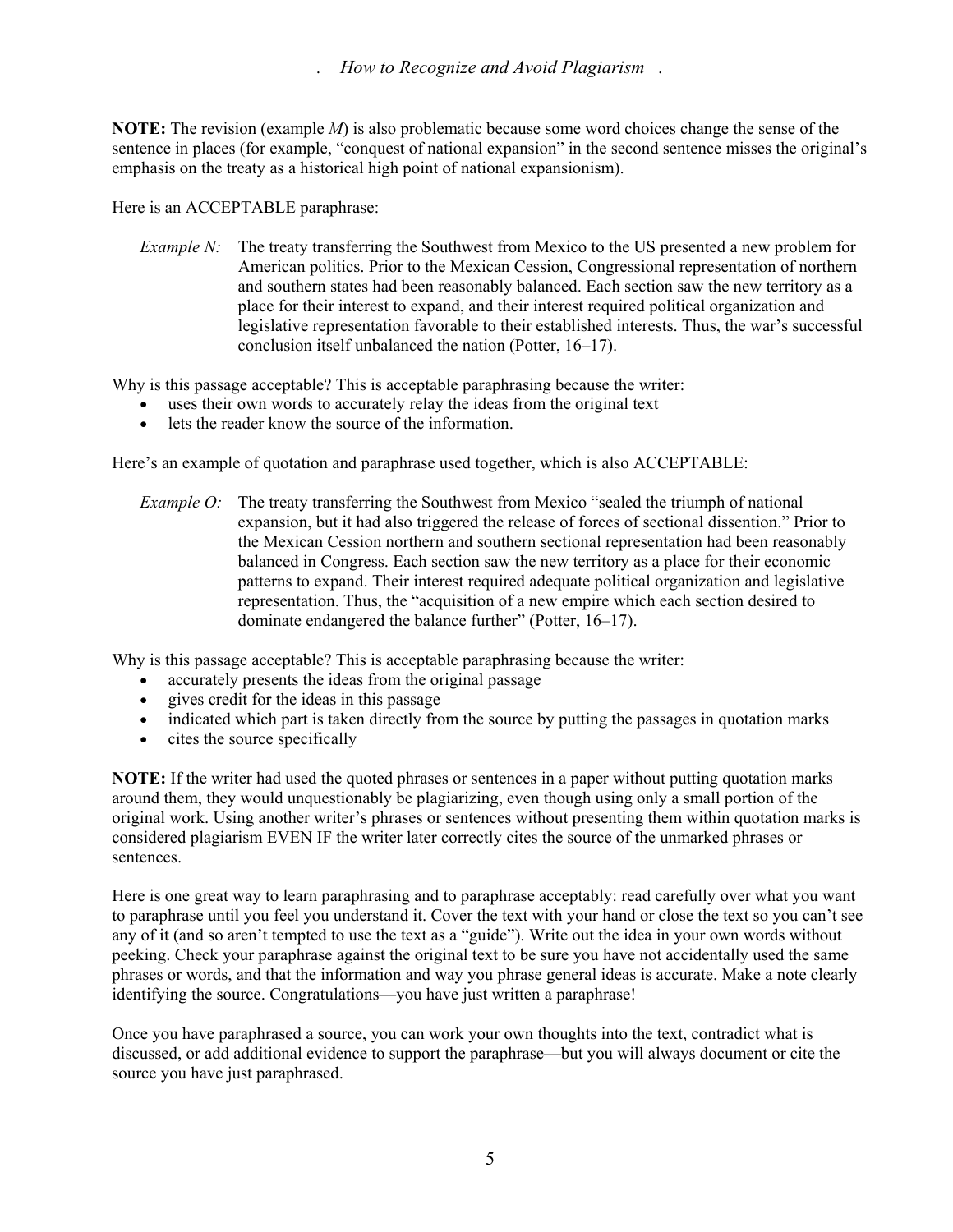#### **Citation/Documentation**

It is not enough just to use quotes to signal that words were copied, the original source needs to be documented as well. A citation provides information in enough detail and in a specific format to allow a reader to locate the words or ideas being cited. A citation is something like a "street address" for the quote.

Depending on the style for your discipline, a citation may be set up as an in-text citation, footnote, or endnote. Word processing functions make creating notes into an easy process, but the form (citation style) and content is still your responsibility. This tutorial uses one form of in-text citations; other note forms will vary, though some styles share similarities.

Citations follow specific rules about what sort of data is and is not used in a citation, and in what standardized form the data will appear. Both the Writing Center and library reference desk have copies of style manuals to help you format citations. Be sure to follow the style manual for the discipline in which you are writing.

Never put off or omit making a citation as you take notes or draft your writing, assuming you will return later to insert the reference. If you plan to confirm a detail or insert a citation later, mark the spot clearly, perhaps by inserting a note that says nothing more than "re-check source".

### **Plagiarism and Electronic Media**

Scholarly databases and the World Wide Web have become rich and accessible sources to allow professionals to communicate about their work and to help students learn. Both are great source of information for student writing. Both professors and students are justifiably concerned about avoiding plagiarism since it is easy to copy electronic text and images. Keep in mind that if it is easy to locate material to support a research and writing assignment, it is just as easy for a professor to locate and document the source you exploited.

In most cases, the same standards apply to using electronic media as to printed sources: when you refer to ideas or quotes from an online article or Web site, cite that source. Most style manuals now include sections on citing online material. The same responsibility for making correct citation applies when a writer uses a graphic object from a Web site. Images or graphics from a Web site (or from a printed source) can be documented like quoted text, and the source of the visual information or graphic must be cited.

### **Working with Drafts**

Students sometimes get into trouble when they throw together a draft of a paper that may draw too heavily on a source and lack proper citations to save time while writing, then ask for a professor's review suggestions. If a professor later forgets that the submission was intended for comment only, they may mis-remember the paper as a completed submission and therefore grounds for referral to Student Discipline.

To keep a draft from involving you in a disciplinary action, get in the habit of taking three simple steps:

- Properly paraphrase, quote, and cite sources fully at every stage of your writing, beginning with your notes so that you always have a full citation on hand and never have to return for bibliographic details
- Identify any document you give someone to review—print or electronic—with the current date, the date the work is due for class, and a return-to-me date
- Clearly mark at least the first page of any printed or electronic copy as a "Draft" or "For comment only" so there is no question where it stands in your writing process (header or footer functions in word processing software is great for this)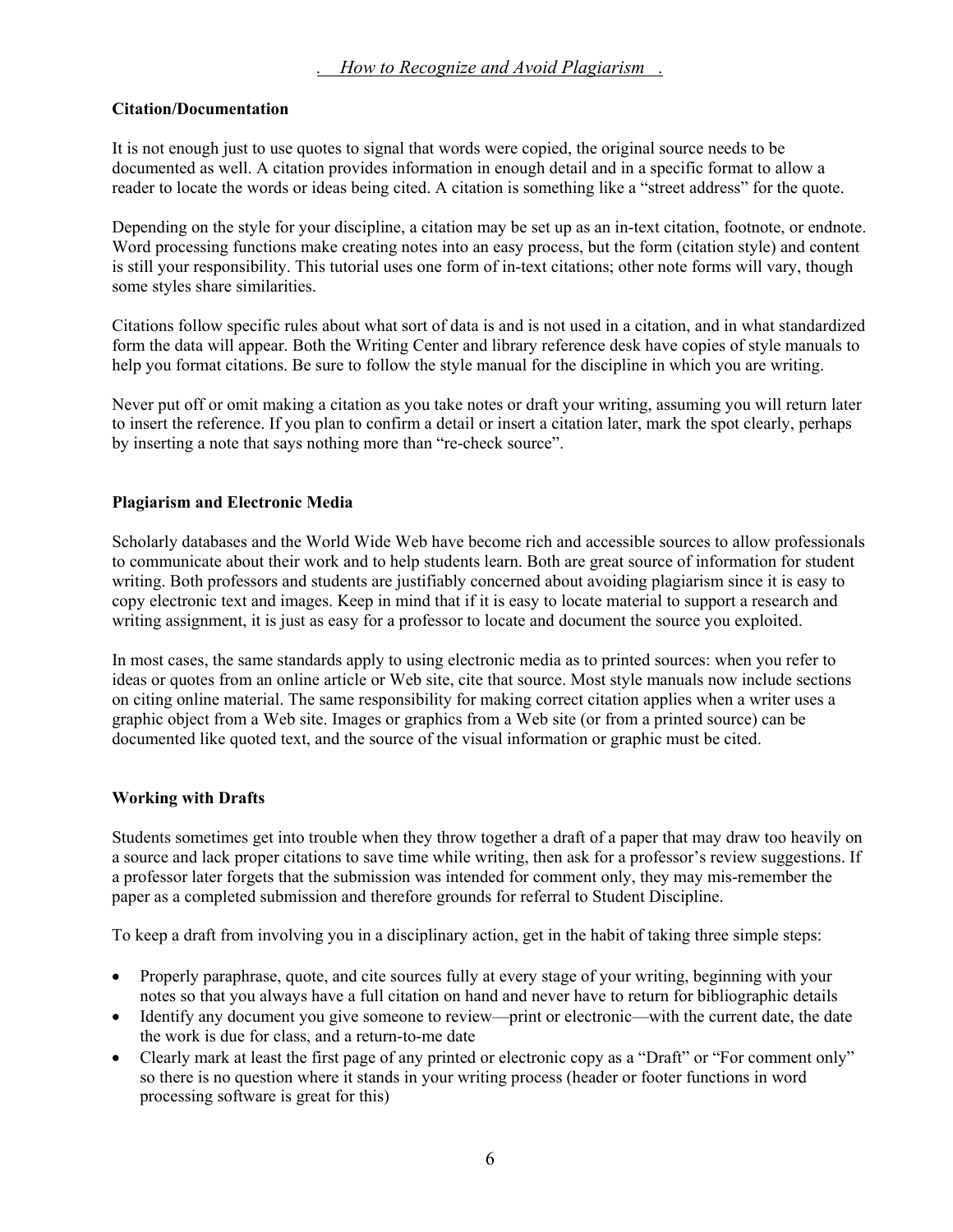#### **Copyright and Permissions**

People sometimes confuse plagiarism with **copyright**. Copyright covers only some works, while plagiarism covers everything. Plagiarism is a moral issue; copyright is a legal issue.

Copyright is a legally stated list of rights belonging to the author of a work. It is not the same as plagiarism. Copyright law provides users with some exceptions to an author's exclusive rights, a **fair use,** but "fair use" does not provide grounds or a defense for plagiarism. If you are challenged, the alleged infringer carries the legal burden of proof to show a source has been used fairly.

Some published material is not subject to copyright and is considered to be in the **public domain.** Work produced by government employees in their jobs, work for which copyright has expired (like Shakespeare's plays) are two examples of materials in public domain. Intentional collaborative works, like *Wikipedia,* are often protected under flexible **Creative Commons** agreements. Because public domain is a legal status and not a moral one, the standards about what constitutes plagiarism still apply if you use works in public domain.

It is assumed that writing and presentations you produce for class assignments will not be shown or available beyond class. Once a student portfolio, project, or entry in any sort of competition is accessible beyond campus in any form, that work is no longer "educational." Any text you might have quoted extensively (including poetry), any graph, photo, or illustration would require permission to include, even if you have correctly cited it.

Permission simply means contacting a copyright owner with a request to use their material in your project or writing. If you do not receive written permission to use something, then it *might* still be used in your schoolwork (properly quoted and cited) but could not appear in something that would be circulated beyond campus (including a Web page). You might, however, paraphrase the text appropriately or produce a new graph or illustration based on the original, citing either one properly.

How much can you quote before seeking permission? There are no legal standards, but more than one or two sentences would probably be too much. Quotation, when lengthy, need permission. Better to paraphrase.

Citation is not a substitute for getting permission. Permission must be stated in a printed form (email counts, but texting would probably not). Keep a hard copy of any permission request and response, otherwise the courts consider that no permission has been granted.

Here is an example: say a student is constructing a Web page as a class project. If they copy graphics or visual information from other sites (but not layout or design elements), they must also provide information about the source in their own site or presentation. If that Web page is accessible only to class members and the professor, perhaps through course-management software like Blackboard, such use is not a problem. But, Web pages are generally public and are accessible beyond the course; it might be a good idea to get permission from the Website's owner before using graphics even in schoolwork.

The current edition of the *Chicago Manual of Style* includes a section that is a good help for structuring permission requests. Copies are available in the library.